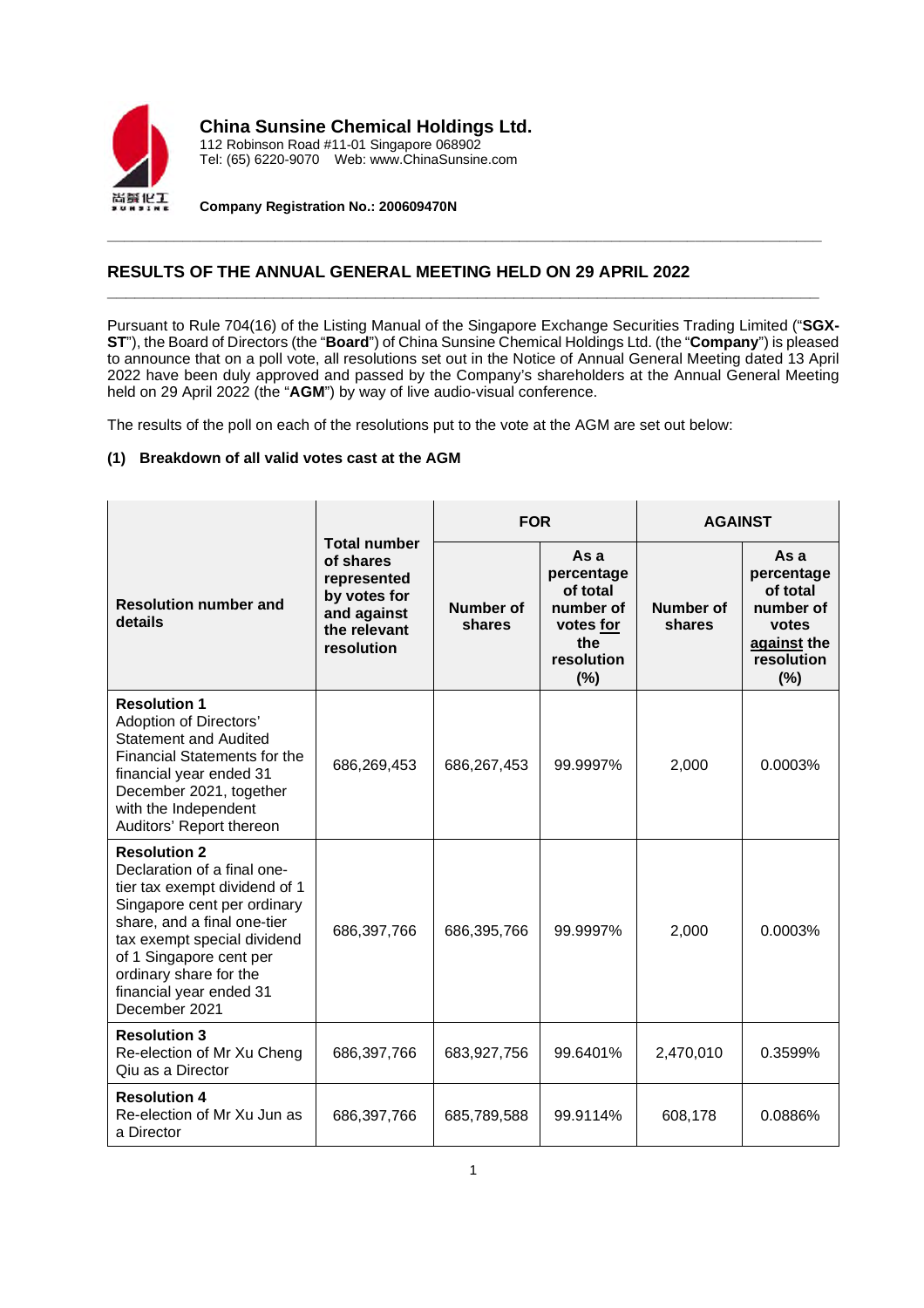

**China Sunsine Chemical Holdings Ltd.**

112 Robinson Road #11-01 Singapore 068902 Tel: (65) 6220-9070 Web: www.ChinaSunsine.com

## **Company Registration No.: 200609470N**

|                                                                                                                                                                                          |                                                                                                              | <b>FOR</b>          |                                                                                      | <b>AGAINST</b>      |                                                                                          |
|------------------------------------------------------------------------------------------------------------------------------------------------------------------------------------------|--------------------------------------------------------------------------------------------------------------|---------------------|--------------------------------------------------------------------------------------|---------------------|------------------------------------------------------------------------------------------|
| <b>Resolution number and</b><br>details                                                                                                                                                  | <b>Total number</b><br>of shares<br>represented<br>by votes for<br>and against<br>the relevant<br>resolution | Number of<br>shares | As a<br>percentage<br>of total<br>number of<br>votes for<br>the<br>resolution<br>(%) | Number of<br>shares | As a<br>percentage<br>of total<br>number of<br>votes<br>against the<br>resolution<br>(%) |
| <b>Resolution 5</b><br>Re-election of Mr Yan Tang<br>Feng as a Director                                                                                                                  | 686,397,766                                                                                                  | 686,395,766         | 99.9997%                                                                             | 2,000               | 0.0003%                                                                                  |
| <b>Resolution 6</b><br>Re-election of Mr Liu De<br>Ming as a Director                                                                                                                    | 686,397,766                                                                                                  | 685,789,588         | 99.9114%                                                                             | 608,178             | 0.0886%                                                                                  |
| <b>Resolution 7</b><br>Approval of the payment of<br>Directors' fees of S\$180,000<br>for the financial year ended<br>31 December 2021                                                   | 686,335,772                                                                                                  | 686,333,772         | 99.9997%                                                                             | 2,000               | 0.0003%                                                                                  |
| <b>Resolution 8</b><br>Re-appointment of Messrs<br>Nexia TS Public Accounting<br>Corporation as the<br>Company's Auditor, and to<br>authorise the Directors to fix<br>their remuneration | 686,397,766                                                                                                  | 686,371,566         | 99.9962%                                                                             | 26,200              | 0.0038%                                                                                  |
| <b>Resolution 9</b><br>Authority for Directors to<br>allot and issue new shares<br>pursuant to Section 161 of<br>the Companies Act 1967<br>and the listing rules of the<br>SGX-ST        | 686,397,766                                                                                                  | 670,999,079         | 97.7566%                                                                             | 15,398,687          | 2.2434%                                                                                  |
| <b>Resolution 10</b><br>Renewal of Share Purchase<br>Mandate                                                                                                                             | 686,335,772                                                                                                  | 686,292,286         | 99.9937%                                                                             | 43,486              | 0.0063%                                                                                  |

## **(2) Details of parties who are required to abstain from voting on any resolution**

There were no parties required to abstain from voting on the resolution put to vote at the AGM.

## **(3) Name of firm appointed as scrutineer**

Virtus Assure Pte. Ltd. was appointed as scrutineer for the conduct of poll at the AGM.